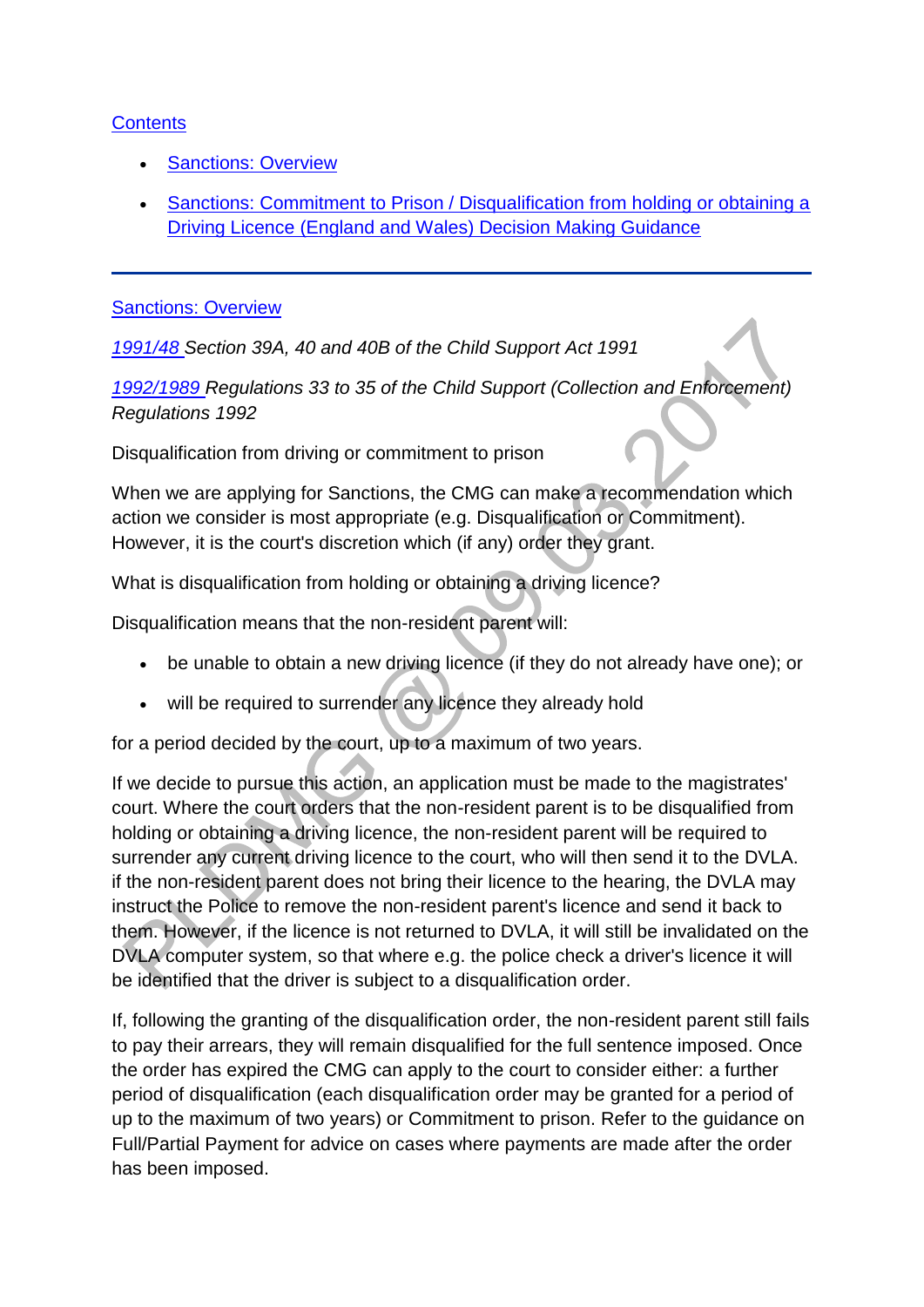What is commitment to prison?

If we decide to pursue this action, an application must be made to the court.

Where the court orders that the non-resident parent is to be committed, the Prison Service will take the non-resident parent to prison. The maximum term of imprisonment is six weeks (42 days).

Once a commitment sentence has expired, no further commitment / disqualification action can be taken on the same debt. Refer to the guidance on Full/Partial Payment for advice on cases where payments are made after the sentence has been imposed.

When can an application for a warrant of commitment or an order for disqualification from holding or obtaining a driving licence be considered?

An application for disqualification or commitment can be considered where a liability order(s) have been granted and there are still arrears outstanding against it and we have already attempted to:

- Levy distress through bailiff action; and/or
- consider county court action (e.g. a third party debt order and / or charging order / order for sale).

For example: if third party debt order / charging order action is not appropriate, because there are no suitable assets for this type of action, then bailiff action must have been taken and a Nulla Bona obtained for each liability order that commitment / disqualification is being attempted for.

If a disqualification order has expired and there is remaining debt outstanding, a further commitment / disqualification application may be made.

Where commitment action has been taken / expired and there is remaining debt outstanding a further commitment / disqualification application **cannot** be made. In these circumstances, other enforcement actions should be considered and, if appropriate, taken.

REMEMBER:

- these sanctions should only be considered where the non-resident parent will not, rather than cannot pay their arrears. The court will only consider granting a disqualification order or committing the non-resident parent to prison if they are found guilty of wilful refusal / culpable neglect; and
- if commitment / disqualification action fails to recover the debt, other enforcement actions can be considered if the non-resident parent has a change of circumstances. For example: if they purchase property that would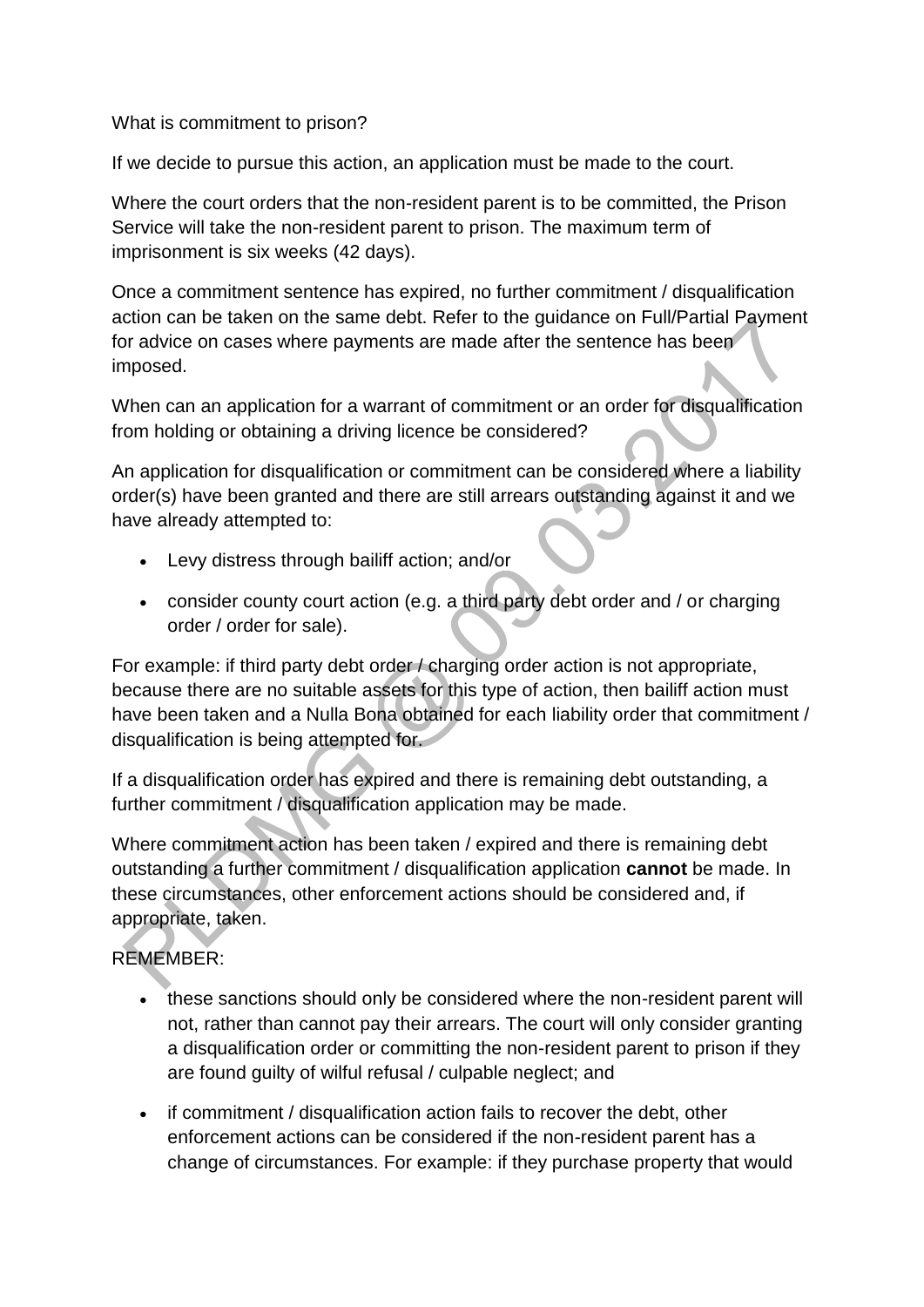allow a charging order to be considered or receive a lump sum (for example: through the inheritance) meaning a deduction order may be possible.

## [Return to contents](http://np-cmg-sharepoint.link2.gpn.gov.uk/sites/policy-law-and-decision-making-guidance/Pages/Legal%20Enforcement%20-%20England%20and%20Wales/Sanctions.aspx#Contents)

[Sanctions: Commitment to Prison / Disqualification from holding or obtaining a](http://np-cmg-sharepoint.link2.gpn.gov.uk/sites/policy-law-and-decision-making-guidance/Pages/Legal%20Enforcement%20-%20England%20and%20Wales/Sanctions.aspx)  [Driving Licence \(England and Wales\) Decision Making Guidance](http://np-cmg-sharepoint.link2.gpn.gov.uk/sites/policy-law-and-decision-making-guidance/Pages/Legal%20Enforcement%20-%20England%20and%20Wales/Sanctions.aspx)

Deciding whether to take commitment to prison or disqualification from holding or obtaining a driving licence action

If there is still debt outstanding on a liability order(s), without an acceptable agreement in place and when it can be demonstrated that enforcement actions up to this point have been attempted and deemed as either inappropriate or ineffective, commitment / disqualification action can be considered. The following points all need to be taken into account in deciding whether action of this type is appropriate.

# **Does the non-resident parent have the means to pay?**

The commitment / disqualification powers are intended as sanctions against those who will not, rather than cannot, pay their child maintenance arrears and the legal provisions contained in section 39A of the Child Support Act 1991 require the court to inquire into the non-resident parent's means. This has a dual purpose. It allows the court to:

- determine the financial position of the non-resident parent, to establish at the time that the debt had accrued and currently whether wilful refusal / culpable neglect had been demonstrated (see the guidance below for further advice on these terms)
- where a suspended sentence is to be given, set conditions for payment of the child maintenance arrears as considered appropriate

Before proceeding with commitment / disqualification action, you must therefore consider whether the non-resident parent has / had the means to pay their arrears a the time that they accrued and currently. If so, this information must be included within the application as evidence to be placed before the court. If not, the application is unlikely to be successful and you should not proceed. The case should be monitored and where there is a relevant financial change of circumstances, commitment / disqualification should be re-considered.

### **Can we prove wilful refusal / culpable neglect?**

The powers for Commitment to prison and disqualification from holding or obtaining a driving licence are intended to be sanctions against those who will not pay rather than those who cannot pay child maintenance arrears.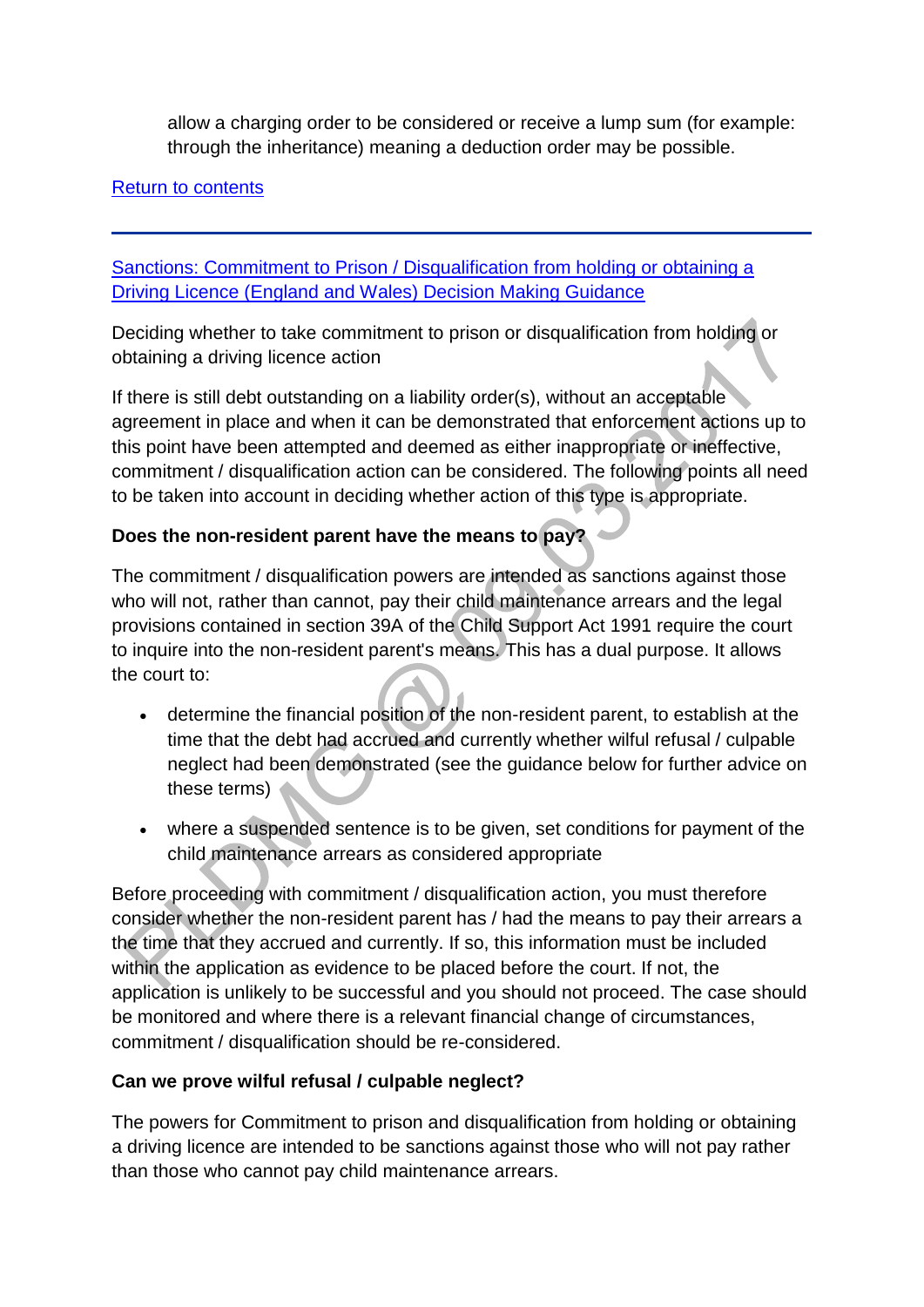Sections 40 and 40B of the Child Support Act 1991 state 'If, but only if, the court is of the opinion that there has been wilful refusal or culpable neglect on the part of the person it may...', which makes it clear that parliament intended commitment / disqualification as civil sanctions to be of absolutely the last resort. Additionally, case law has determined that imprisonment for non payment of civil debt is to be exercised sparingly.

Note: the onus is on the CMG to prove to the court that the non-resident parent has demonstrated wilful refusal / culpable neglect.

Where you are unable to provide any evidence that the non-resident parent has shown wilful refusal / culpable neglect, commitment / disqualification action is likely to be unsuccessful and your decision should be that the case is not appropriate (at this time) for commitment / disqualification.

## **Wilful refusal:**

Wilful Refusal is the legal term used when a person deliberately fails to meet a known obligation, for example when a non-resident parent 'states' that they are never going to pay their child support arrears.

## **Culpable neglect:**

Culpable Neglect is the legal term used when a person deliberately fails to meet a known obligation, for example when a non-resident parent organises their affairs in such a way that it is impossible to collect the unpaid child support maintenance by other lawful means.

# **Is the minimum threshold satisfied or is it an exceptional case?**

Commitment / disqualification action should normally only be taken on cases with more than £1,000 of debt outstanding. If you think action of this type should be considered in a case where the debt is below this threshold: For example High Profile or Complaint cases where there is:

- a prolonged or repeated pattern of non-compliance, or
- media interest, meaning that sanctions may be in the interest of promoting financial responsibility to the public, or
- the Independent Case Examiner (ICE) or the Parliamentary and Health Service Ombudsman (PHSO) has recommended this action is considered, or
- the child support maintenance liability has ended and no further arrears will accrue and the outstanding arrears fall just short of the de minimus limit of £1000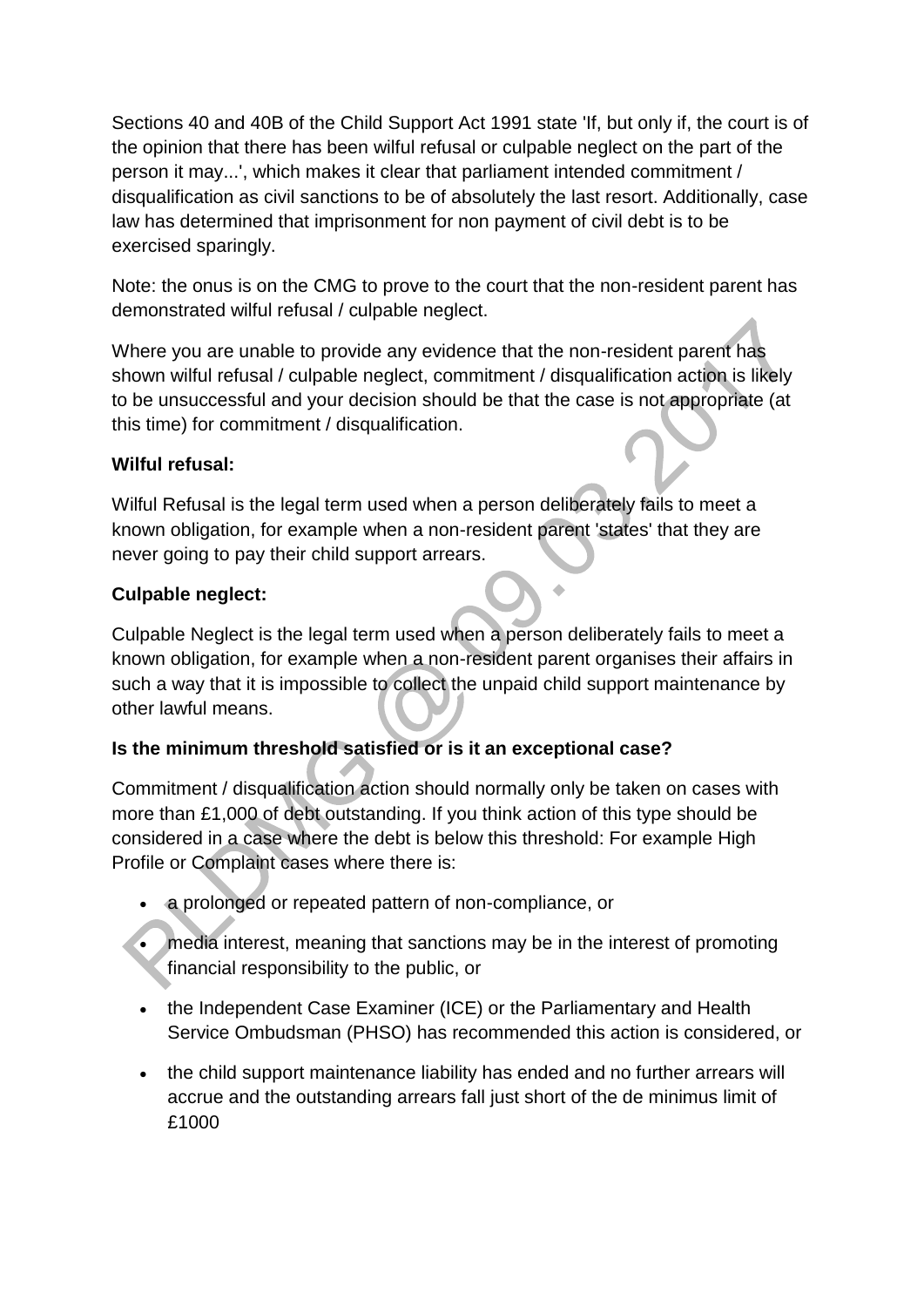you should consider all the circumstances of the case and discuss with your Line Manager whether the case is suitable for action of this type. If further advice is needed, your Line Manager should consider consulting the Advice and Guidance Team.

## **Additional relevant considerations**

There are an additional number of issues that should be taken into account when you are deciding whether commitment / disqualification action is appropriate. These points should all be considered before you decide whether or not to proceed:

- will the action have a positive / negative impact on the welfare of any child that it potentially affects? Refer to the Discretionary Decision Making Guidance for further advice on this point
- is the debt accurate
- have all other enforcement options been considered / exhausted? For example: has bailiff action been taken / considered and a null bona obtained
- is there any information / evidence held to suggest that taking action of this type could have an unduly negative impact on the health or welfare of the non-resident parent and / or their family? For example: is the non-resident parent or a member of their family known to be suffering from any serious medical condition / terminal illness
- is there on going section 14A of the Child Support Act 1991 proceedings or is conversion action being taken?
- is it appropriate to await the outcome of any subsequent liability order applications? This would allow one disqualification / commitment application to be made in relation to multiple liability orders and where necessary, may enable the minimum threshold to be met
- is the non-resident parent under 18 years old and classed as a child (Child Support Act 1991 section 55 [1]). If so, commitment to prison would not be appropriate, but a driving licence sanction may still be considered

### Contacting the parent with care

Where the above points have all been considered and you consider that commitment / disqualification action is appropriate, you must contact the parent with care before proceeding, to ask if they agree to this action been taken.

If the parent with care does not want action to proceed e.g. because they may consider that the proceedings may affect the welfare of the child, you should not continue with the application, unless exceptional circumstances apply. For example: the debt is all due to the Secretary of State and the parent with care is unable to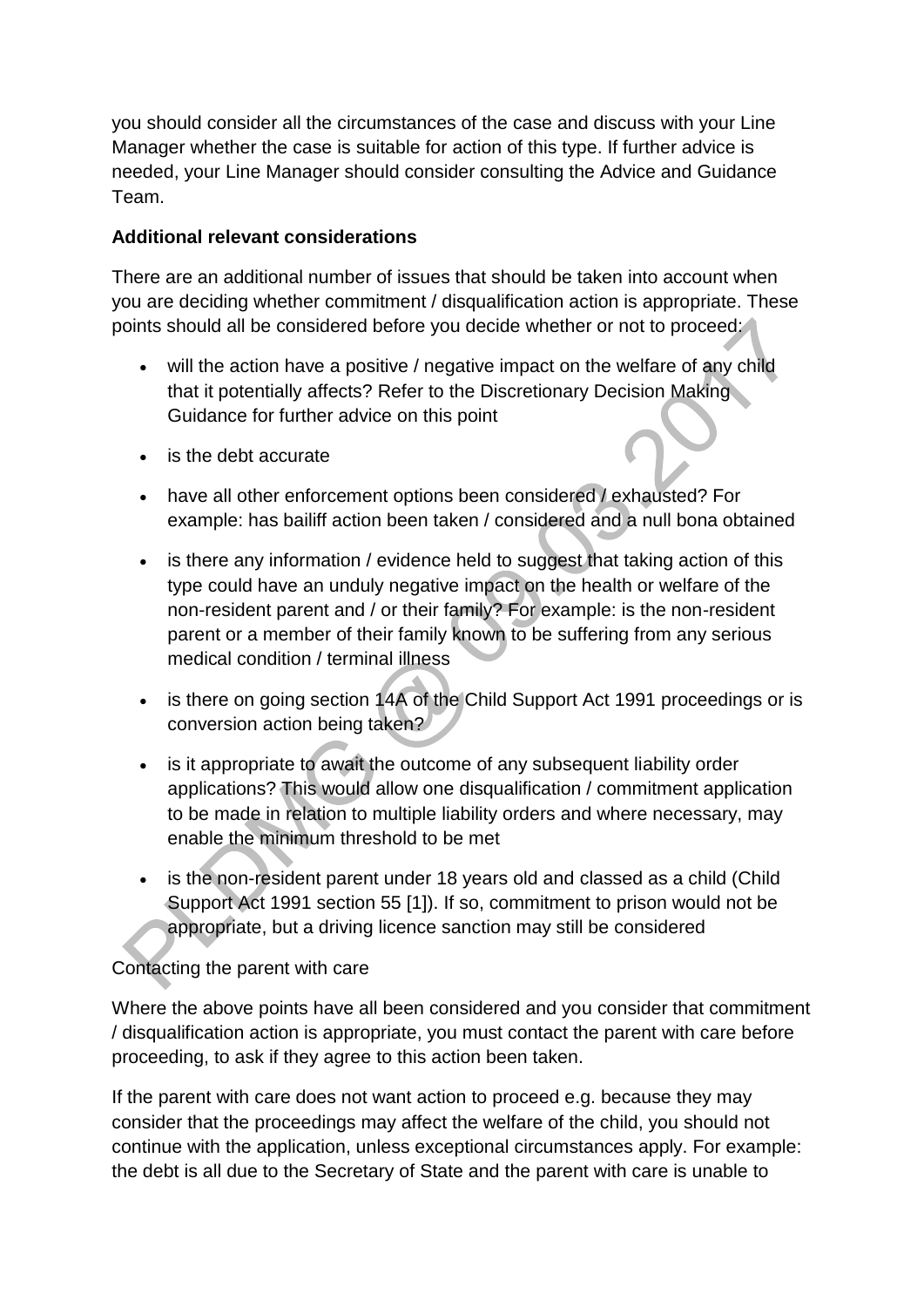provide any information / evidence to indicate that the action would have the negative impact on the welfare of a child that it potentially affects.

### Action is not appropriate

If you decide that commitment / disqualification is not appropriate, the reasons for your decision must be fully documented, with reference to any relevant evidence. Refer to the guidance on Discretionary Decision Making for further advice.

## Action is appropriate

If you decide it is appropriate to proceed with commitment / disqualification action, an application will need to be made to the magistrates' court in the area in which the non-resident parent resides.

The application can include representations to the court as to whether the CMG thinks that commitment or disqualification is the most appropriate sanction. However it is as the court's discretion as to:

- which option they choose; and
- whether to postpone the issue of the warrant or disqualification order, such as payment of the child maintenance arrears.

When the application has been submitted, the Court Presenting Officer will arrange for the necessary documents to be served, make the hearing arrangements and keep you informed of progress on the case.

# Court summons

The non-resident parent will be served with a summons to attend the court at least 14 days before the court hearing date.

The next action will depend on whether the non-resident parent objects to the application.

# **Non-resident parent objects to the application**

Once the non-resident parent receives the summons to attend court, they may contact the legal enforcement team to object to the application.

If this occurs, you will need to consider whether it is appropriate for the application to be withdrawn / adjourned.

Whether it is appropriate to withdraw will depend on the circumstances of the case and the information received. It will be appropriate for the application to be withdrawn if, for example:

• the debt has been reduced to nil (because a payment has been received or there has been a reassessment)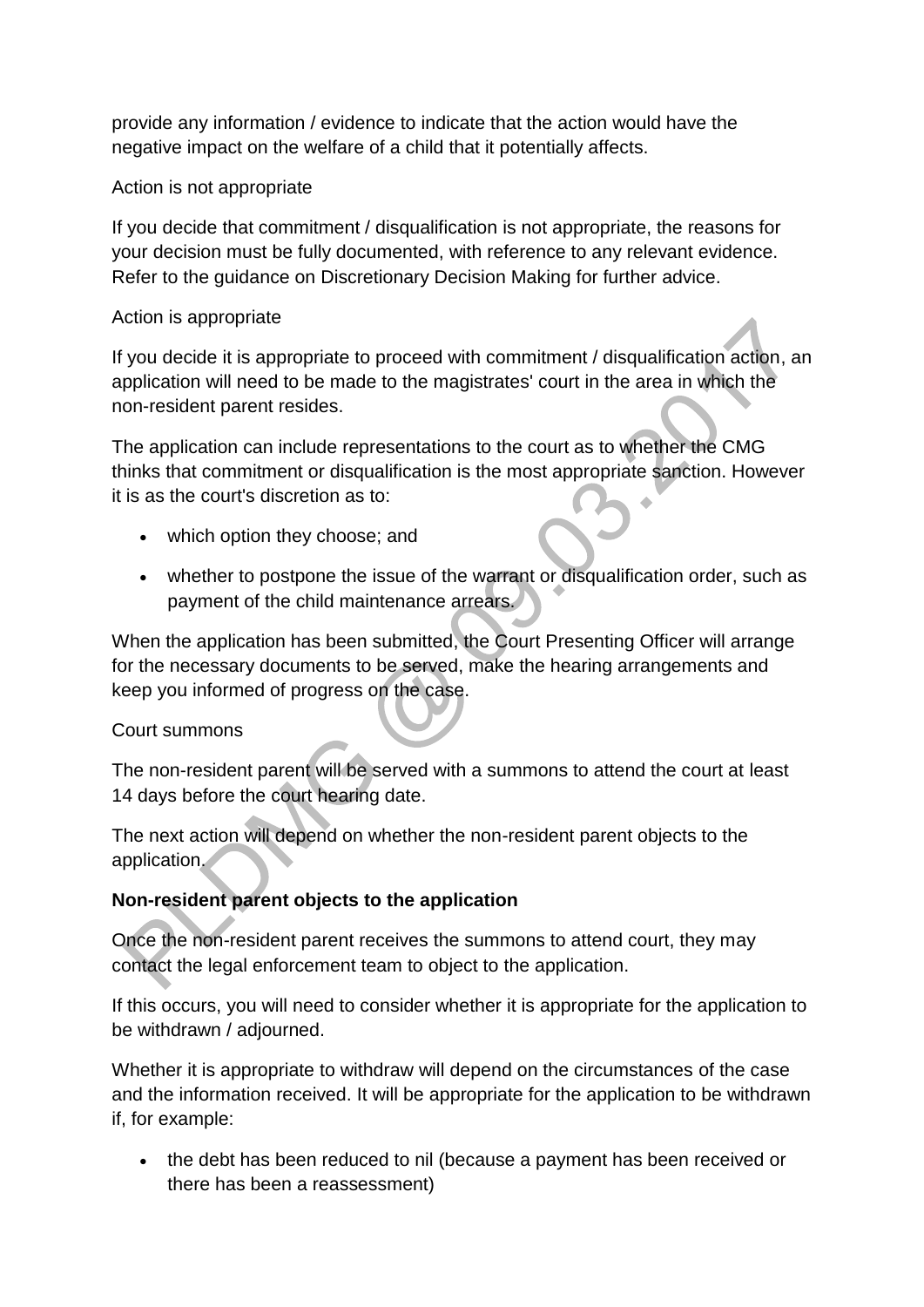- the parent with care has informed us that they do not want the arrears to be collected and there is no debt due to the Secretary of State
- information is received indicating that this action would have an unduly negative impact on the welfare of a child that it potentially affects
- information is received indicating that the action would have an unduly negative impact on the health or welfare of the non-resident parent and / or a member of their family

The Court Presenting Officer must be advised if you decide it is appropriate for the application to be withdrawn. The Court Presenting Officer will withdraw the case from the Court.

Where the grounds for objection are temporary and an adjournment may be necessary rather than a withdrawal e.g. where the non-resident parent has only just submitted information to allow conversion action to be taken and it is unclear at this stage whether debt will remain or not, the Court Presenting Officer should be advised to seek an adjournment to allow time for the conversion to be completed and the debt position established.

# **If the non-resident parent does not object to the summons, or if they do object but the application is not withdrawn, the next stage will be the court hearing.**

Commitment / disqualification: court hearing

Court Presenting Officers are normally responsible for presenting committal / disqualification cases to the court, unless the case is considered exceptional, in which case, the CMG may arrange legal representation.

Where possible, the Court Presenting Officer should try to negotiate with the nonresident parent before the hearing starts, to get full payment or at least negotiate a payment / agreement. The Court Presenting Officer would then proceed to the hearing and ask the court to endorse any agreement reached by making any order to pay for the agreed amount.

# **What are exceptional cases?**

Exceptional cases for these purposes means cases where any of the following applies. You must inform the Court Presenting Officer immediately if you become aware the case falls within one of these categories:

- the non-resident parent is to be legally represented or is a solicitor / legally qualified and has notified the CMG of this;
- the case is high profile, including HEO specialist cases and those involving celebrities or likely to attract media attention;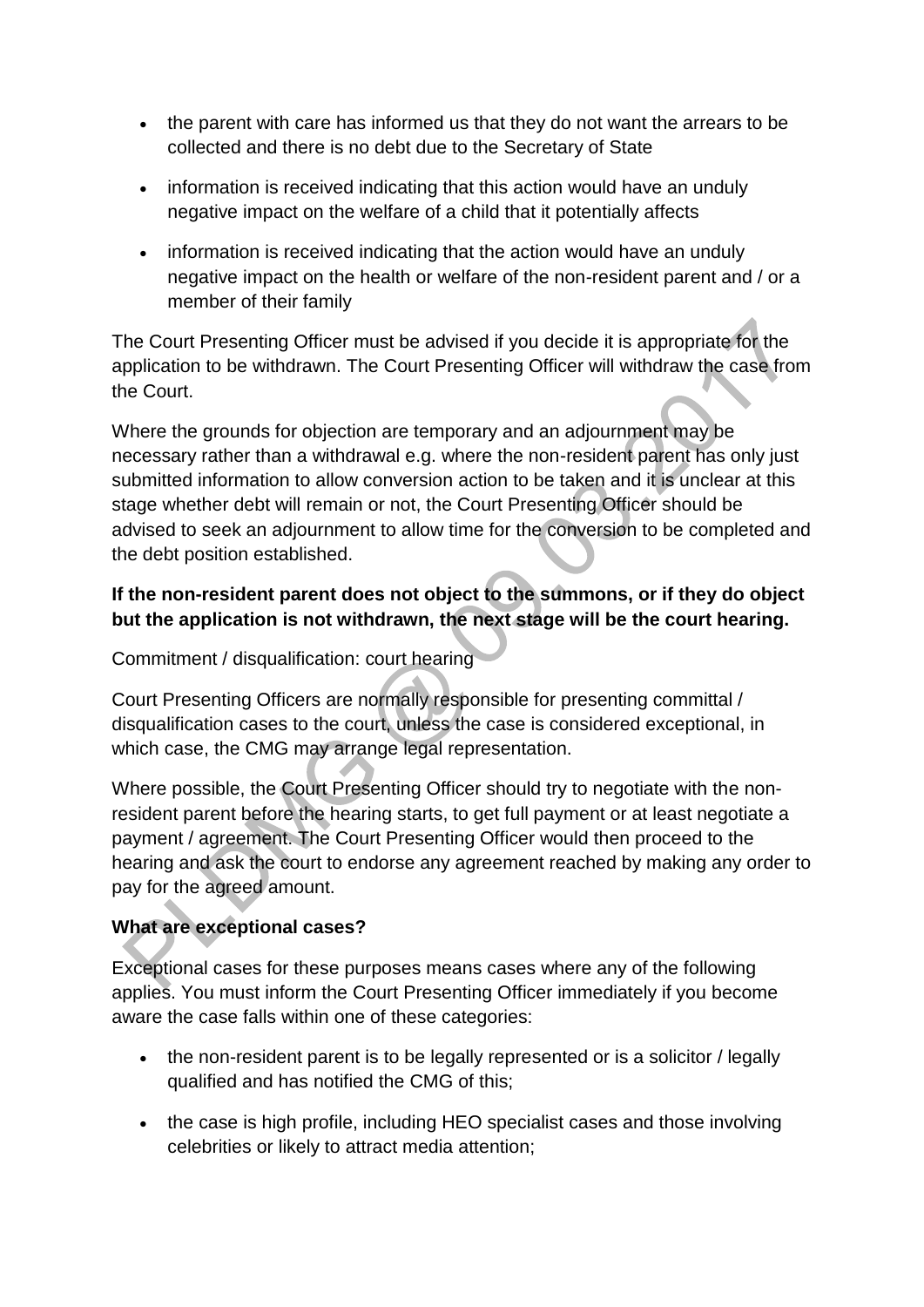- there are Human Rights issues, including HEO specialist cases and cases where the circumstances suggest the CMG could be exposed to Human Rights challenges;
- the case is unusually complex. Such unusual complexity will often be apparent in the history of enforcing the debt if the CMG has had to make multiple applications or defend appeals in order to obtain particular court orders;
- there is a systematic and / or pre-planned scheme by the non-resident parent to disrupt the proper progress of the case, either individually or with the assistance of groups which seek to support the non-resident parent in such tactics.

The next action will depend on whether or not the non-resident parent attends the hearing.

Non-resident parent fails to attend the hearing.

If the non-resident parent fails to attend, the court cannot deal with the matter in the non-resident parent's absence and a warrant will therefore be issued for their arrest. This warrant will be executed (as instructed by the court) by either: the police / the Court Enforcement Officer / or a bailiff. Further guidance about Warrants of Arrest is provided below. NOTE: this guidance will change with effect from January 2013, when the courts will no longer be responsible for the execution of arrest warrants.

# **Warrant of arrest**

The court will deal with the warrant of arrest by issuing it to either the police / Court Enforcement Warrant Officer / Bailiff for enforcement. The Warrant may be issued with or without bail. In initial applications, a Warrant with bail is usual. If it is a return to court (because the terms of a suspended sentence have been breached) a warrant without bail is more likely.

# **Warrant with bail**

If the Warrant is granted with bail, the Police / Court Enforcement Warrant Officer / Bailiff will arrest the non-resident parent, but will bail them to appear in court on the date provided by the court.

The non-resident parent will be asked to sign a Form of Recognizance agreeing to attend the hearing on the required date.

If the non-resident parent fails to attend on that occasion then the court will usually issue a warrant without bail.

### **Warrant without bail**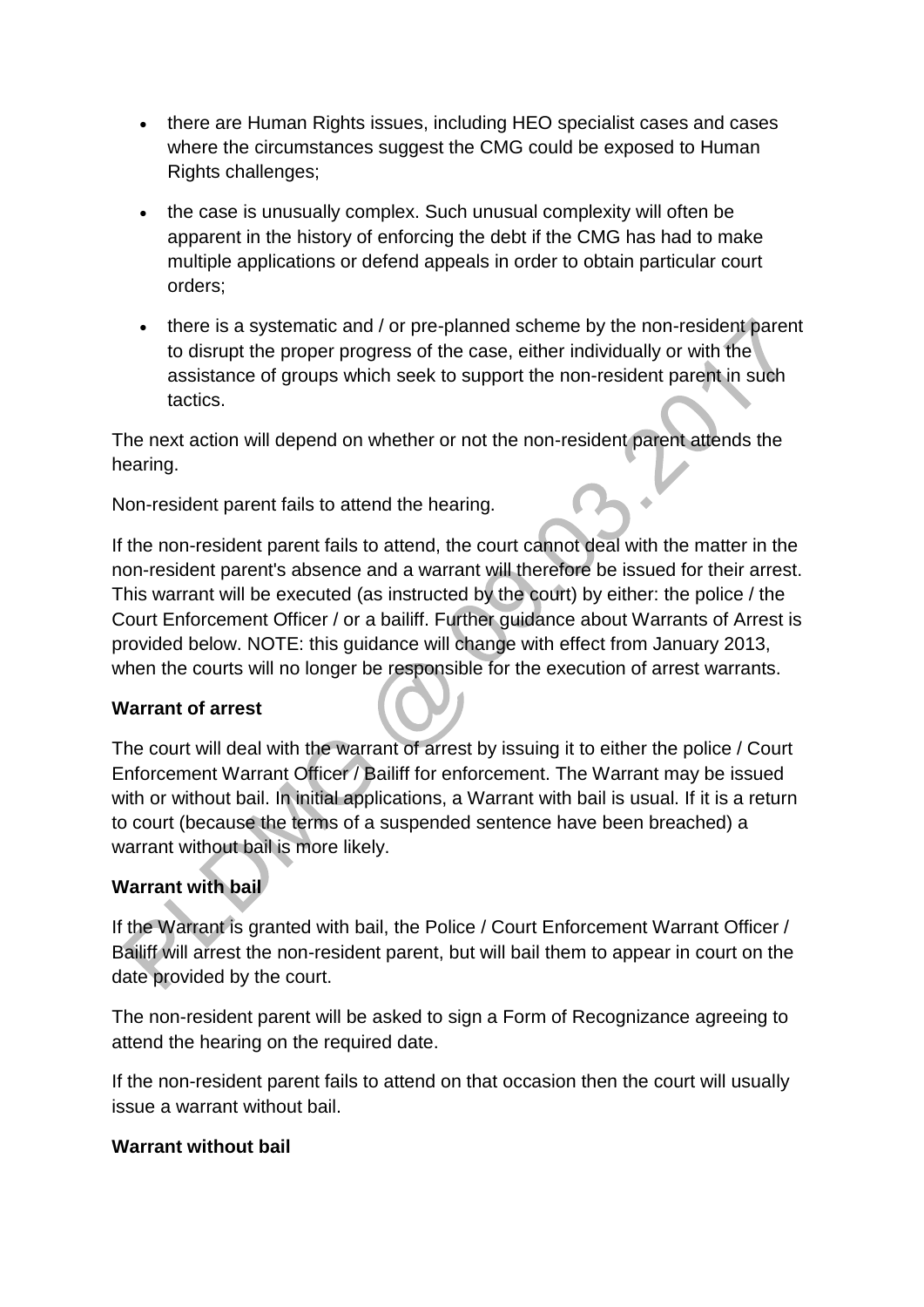If a warrant without bail is issued, this means that the non-resident parent will be arrested and held in custody until the next sitting of the court.

Generally, the non-resident parent will be arrested in the morning and taken to court the same day.

Night arrests should only be considered in very exceptional circumstance, as they require the non-resident parent to be held in custody overnight and brought before the court the following morning. Authorisation by a senior manager (minimum of SEO) must be sought before an evening arrest can take place, due to the cost involved

Once the warrant has been issued by the court, the Court Presenting Officer should leave their contact details and those of any Agent solicitor with the court.

Once the court receives confirmation that the non-resident parent has been arrested, they will contact the Court Presenting Officer to request their attendance at the hearing. As this may be at short notice, Court Presenting Officers may wish to leave details of other officers in the area, who may be able to attend in their absence.

The Court Presenting Office must check with the court to establish their procedures. Where the court has issued a warrant without bail, the Court Presenting Officer will check with the court administration office if they have heard nothing after 28 days.

If the court is satisfied that the non-resident parent was served with the summons or notice of hearing and proceeds in the non-resident parent's absence, they will issue the warrant of commitment or disqualification order.

Note: if the non-resident parent is arrested and brought to court and there is no Court Presenting Officer present, the non-resident parent will be released by the magistrates and cannot be re-arrested again for commitment / disqualification proceedings for the same debt. It is therefore essential that we have Court Presenting Officers available for any no bail arrest.

Commitment / disqualification: hearing outcome

If the court is satisfied that the non-resident parent has shown either wilful refusal or culpable neglect it has the option to:

- send the non-resident parent to prison immediately for a maximum of 42 days (6 weeks) for non-payment of child maintenance, or
- fix a term of imprisonment and suspend the issue of the warrant until such time and on such conditions (if any) as it thinks just, or
- disqualify (disqualification order) the non-resident parent from holding or obtaining a driving licence for up to a maximum of two years, or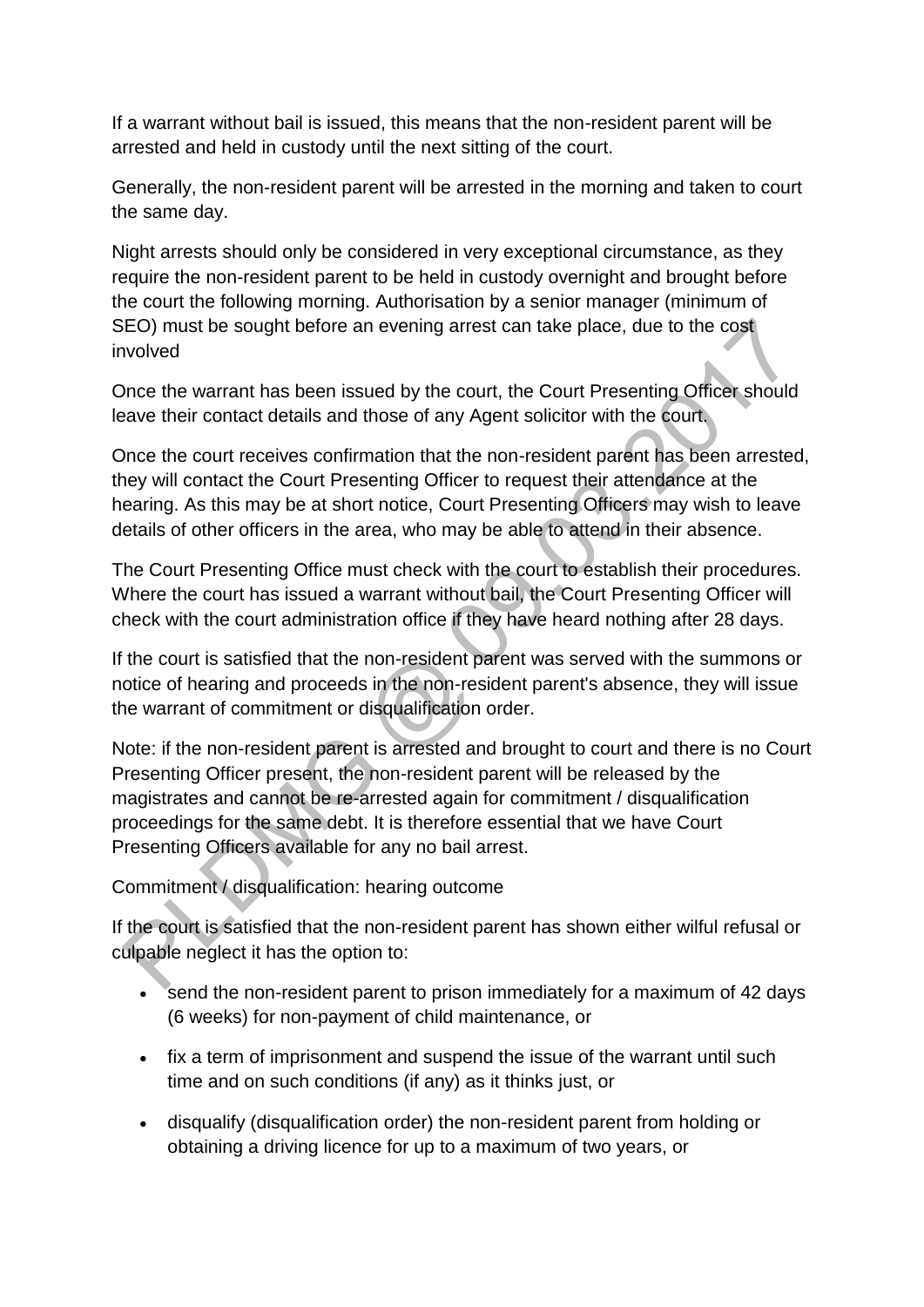- make a disqualification order, but suspend its operation until such time and on such conditions (if any) as it thinks fit, or
- adjourn / stay the hearing

The period of the prison sentence or the disqualification order can be amended by the court to reflect any partial payment made by the non-resident parent for the liable period.

Further information on these outcomes is provided below.

## **Commitment to prison**

The court can either:

- commit the non-resident parent to prison immediately, or
- issue a suspended warrant of commitment

If the non-resident parent is committed to prison immediately, the court will issue the Form of Warrant of Commitment to them in court and arrange for them to be taken to prison for a term up to a maximum of 42 days.

If the court issues a suspended warrant, this means they sentence the non-resident parent to a term of imprisonment, but postpone issuing the warrant (i.e. actually sending the non-resident parent to prison) providing they meet certain conditions. Note: case law provides that the upper limit of the period of suspension should rarely exceed two years.

These conditions are usually that the non-resident parent pays a set amount to their arrears to the CMG. The terms will be set out in an order to pay. NOTE: a suspended warrant can only involve financial conditions regarding the payment of arrears. For example: it cannot involve a condition that the non-resident parent supplies information for a DMD conversion.

IMPORTANT NOTE: the fact that a suspended sentence with an order to pay is in force does not prevent the CMG taking other enforcement action if new information is received or the non-resident parent's circumstances change. For example: if the non-resident parent inherits a property, a charging order application can be made, even if the non-resident parent is complying with the order to pay. DN: additional information is to be included re: the circumstances in which concurrent enforcement action the Advice and Guidance Team. Information is also to be included re: relevance of end dates on a suspended sentence and reviewing the order to pay.

# **Disqualification from holding or obtaining a driving licence**

The court can either: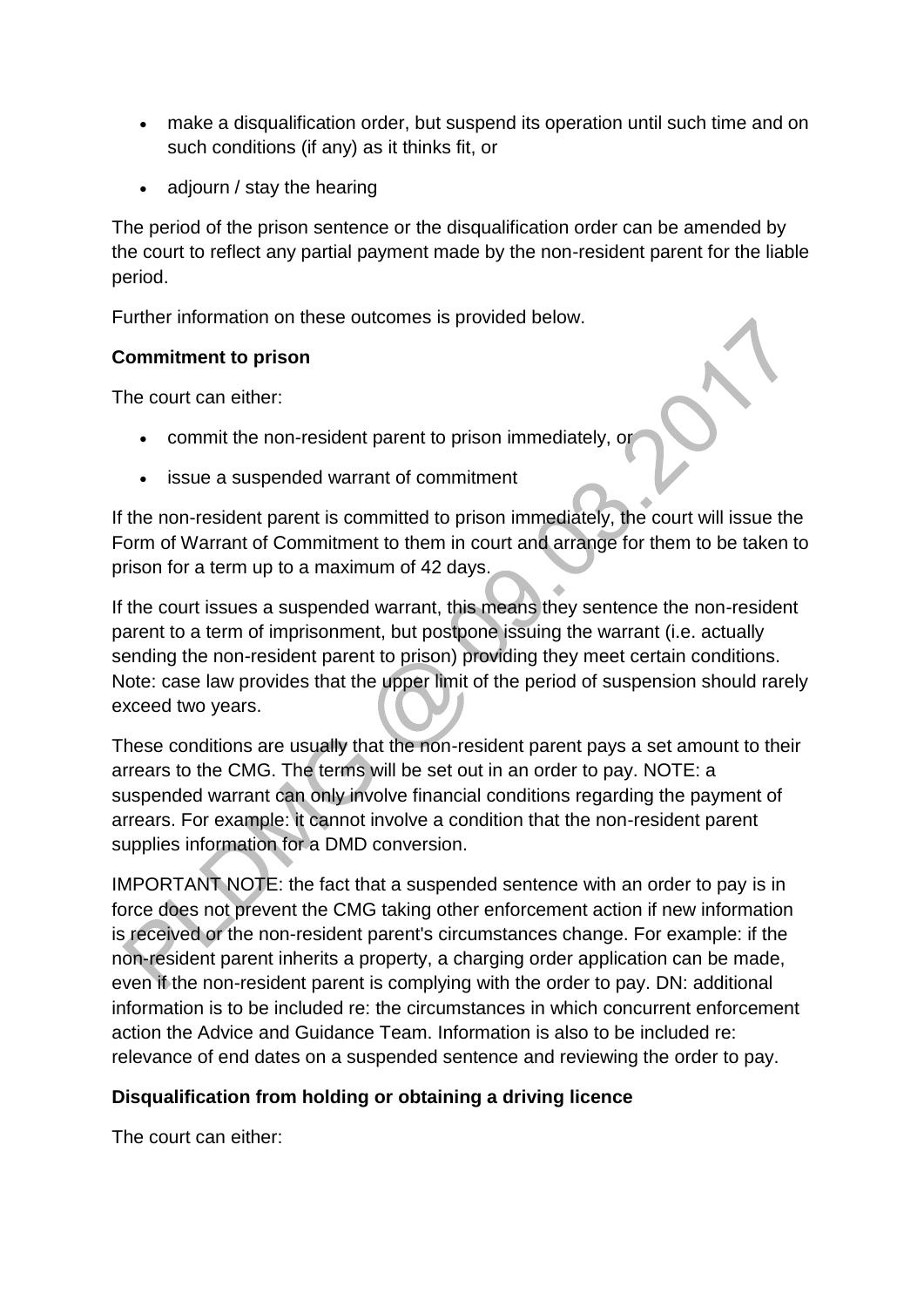- suspend the non-resident parent from holding / obtaining a driving licence immediately, or
- issue a suspended order of disqualification.

If the court disqualifies the non-resident parent immediately, they endorse the "form of order of disqualification from holding or obtaining a driving licence". The nonresident parent will be required to surrender any current driving licence to the court, who will then send it to the DVLA.

If the non-resident parent does not bring their licence to the hearing, DVLA will cancel the non-resident parent's licence electronically, which will be noted as such on the DVLA systems. The maximum period of disqualification is two years.

If the court issues a suspended order, this means they set a term of disqualification, but postpone issuing the (i.e. actually disqualifying the non-resident parent) providing they meet certain conditions. Note: case law provides that the upper limit of the period of suspension should rarely exceed two years.

These conditions are usually that the non-resident parent pays a set amount to their arrears via the CMG or the court. The terms will be set out in an order to pay. NOTE: a suspended order of disqualification can only involve financial conditions regarding the payment of arrears. For example: it cannot involve a condition that the nonresident parent supplies information for a DMD conversion.

If the debt is not fully paid then a further period of disqualification or alternatively commitment may be sought.

IMPORTANT NOTE: the fact that a suspended order with an order to pay is in force does not prevent the CMG taking other enforcement action if new information is received or the non-resident parent's circumstances change. For example: if the nonresident parent inherits a property, a charging order application can be made, even if the non-resident parent is complying with the order to pay.

DN: additional information is to be included re: the circumstances in which concurrent enforcement action would be appropriate. Any cases in the interim where this is being considered should be referred to policy colleagues for advice. Information is also to be included re: the relevance of end dates on a suspended sentence and reviewing the order to pay.

# **Adjournment**

The hearing may be adjourned for various reasons. For example: to obtain additional evidence about the non-resident parent's means if they have stated they cannot afford to pay the arrears.

If the hearing is adjourned, the court will: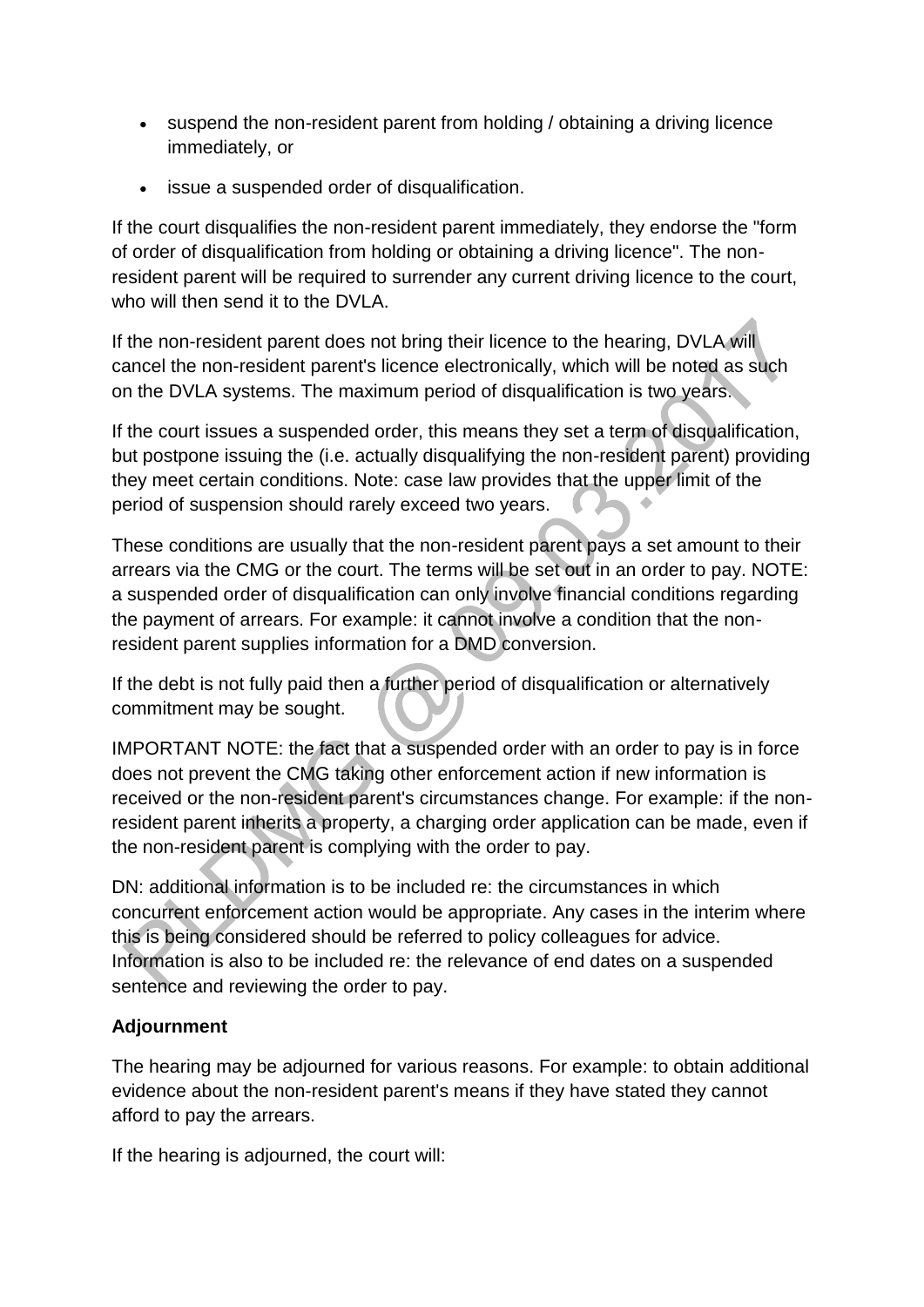- set a new date for the hearing, which the non-resident parent must attend, and
- provide a date for the return of any information required

If the non-resident parent pays the debt in full before the first (or next) hearing date, the Court Presenting Officer should ask for an adjournment in order to allow time for the payment to clear. If payment is made in cash or by Banker's Draft, the application should be withdrawn.

# **Dismissed**

If the application is dismissed, the Court presenting Officer must ask the magistrates to give written reasons for dismissing the application. If this is not done at the hearing, it must be done as soon as possible afterwards.

Immediate consideration will need to be given to whether an appeal could be made on a point of law as there are strict timescales for this action to be taken. The Court Presenting Officer should indicate at the hearing that the CMG attends to appeal (if appropriate) so that this is immediately noted in the court records. NOTE: any appeal must be made within 21 days of the court's decision. Therefore action must be taken as a priority. Refer to the guidance on CMG Appeals against Court decisions for further advice.

If it decided that an appeal is not appropriate, the court should be notified that no appeal will be lodged. Subsequently no further action should be taken in relation to the application for sanctions.

# **Appeal against sentence / dismissal**

Any appeal against a point of law must be lodged by solicitors within 21 days of the outcome of the Commitment / Disqualification hearing.

If the CMG is lodging an appeal, the CMG must liaise directly with solicitors in the Child Maintenance Litigation Advice Team (CMLAT), which is part of DWP Legal Services.

If the non-resident parent is lodging an appeal, the owning team must contact the Judicial review Litigation Team who will liaise with CMLAT on behalf of the owning team.

Payments received in sanction cases

It is ESSENTIAL in all sanctions cases that you actively monitor any payments received and notify the court immediately if this occurs. Any payments received may require the non-resident parent to be released with immediate effect.

# **Full payment**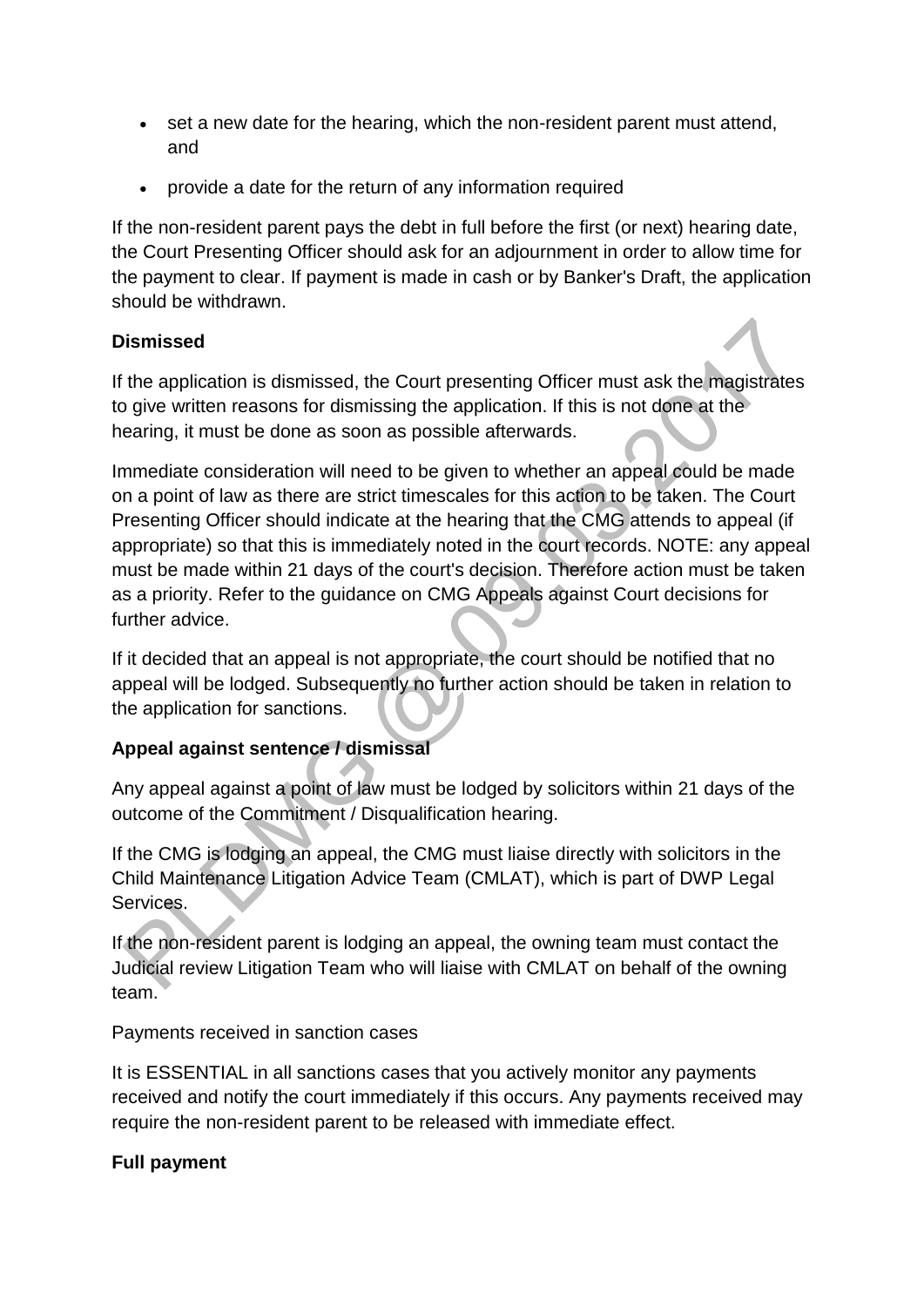Full payment would ensure that the non-resident parent is released from prison, or if the driving licence has been removed, would ensure that a hearing date is arranged as soon as possible.

Note: the non-resident parent will have to apply to the DVLA to have their licence reinstated and will incur a fee for this.

Either the non-resident parent or the CMG can apply to the court to arrange for the commitment sentence / disqualification order to be revoked.

A cash payment would need to be made at the prison for immediate release of the non-resident parent. The prison would notify the court of any such payment and the court would subsequently notify the CMG.

### **Partial payment**

Partial payment would reduce the sentence / disqualification order in direct proportion to the amount paid.

The Child Support (Collection and Enforcement) Regulations 1992, provide that where part-payment is of such an amount as would have already been served, the period of imprisonment shall be reduced to the period already served plus one day.

Suspended orders: show cause (default hearing)

If the non-resident parent fails to keep to the conditions (i.e. fails to make the payment instalment) of a suspended warrant of commitment or suspended order of disqualification, the CMG must ask for show cause. This means the non-resident parent will be required to "show cause" (provide an acceptable reason why they have failed to pay the arrears in accordance with the payment order set by the court) or the court is asked to carry out the sentence.

The court may summon the non-resident parent to court to establish why they have failed to keep to the terms of the suspended order. If the non-resident parent fails to attend the hearing the court will be asked to issue a warrant for the non-resident parent's arrest, which may be without bail.

If the non-resident parent's reasons for non-payment are not acceptable, the court can activate the suspended commitment sentence or consider a commitment sentence where the default is on a disqualification order.

Where the court accepts the non-resident parent's reasons, it may decide to continue with the suspended sentence or amend the "payment order" in relation to the nonresident parent's means.

A default hearing will be treated as part of the original commitment action and therefore there will be no additional fee charged for returning for a default (show cause) hearing. The current legislation providing for the fees is Para 17.2 of